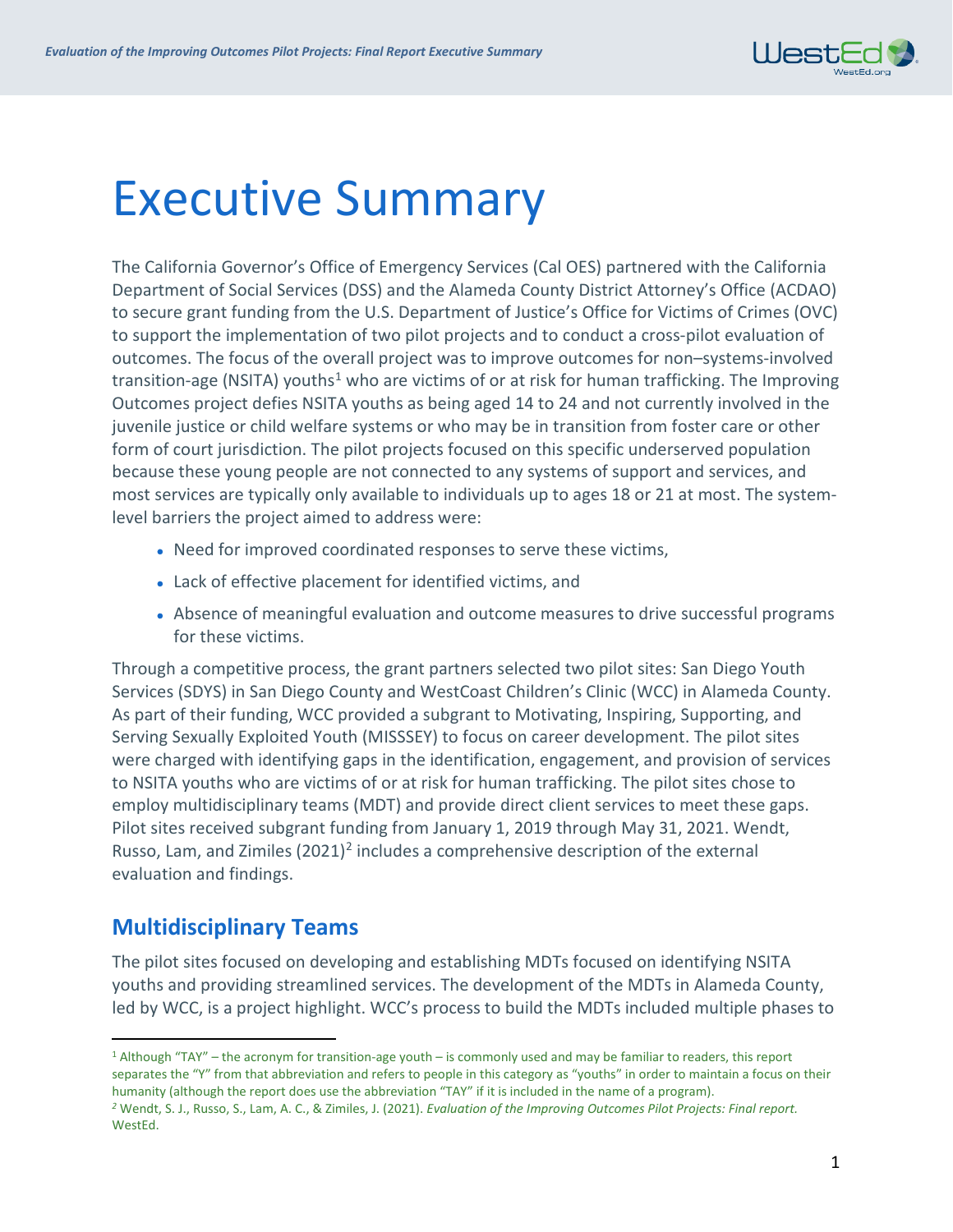

ensure a high functioning team which included the formation of a Steering Committee to guide the development process and a Service Coordination Team to provide referrals to services (see Russo & Wendt, 2020a, Russo & Wendt, 2020b, and Russo & Lam, 202[13\)](#page-1-0). WCC also ensured that the MDTs included outreach to partners in healthcare and education settings that had not previously been involved in similar MDT efforts. During the development of the MDTs, the team found that there were many barriers to accessing housing programs and gaps in services within the housing continuum for NSITA youths. To address this challenge, the MDTs recruited housing organizations to the MDTs.

WCC engaged other service providers and agencies throughout the MDT development process. When surveyed, the majority of MDT members said that the development process would lead to an engagement of NSITA youths with services in Alameda County. Further, all MDT members agreed that the MDT included goals, views, and priorities of organizations that served trafficked transition-age youths in Alameda County.

The work of the MDTs included collaboratively coordinating services and continued care amongst service providers from diverse fields, which resulted in a common referral system. Memorandum of understandings among MDT member agencies, consistency in MDT membership, and routine MDT meetings facilitated this process.

The following example describes the impact a coordinated and successful MDT can have for a NSITA youth at risk for human trafficking. It also demonstrates training and partnership with a healthcare organization. Healthcare organizations were one of the new partner types identified as key to identifying and engaging NSITA youths.

#### **Example of Multidisciplinary Team Serving Non–Systems-Involved Transition-Age Youths At Risk for Human Trafficking**

"RJ" was a 17-year-old African American female-identified transition-age youth residing in Oakland. During a hospital visit, her doctor used the Commercial Sexual Exploitation Identification Tool (CSE-IT)<sup>[4](#page-1-1)</sup> and determined that RJ had several of the indicators increasing her risk for sexual exploitation. The doctor referred RJ's case to the Service Coordination Team and requested linkage support to housing, education, employment, medical, and mental health services.

<span id="page-1-0"></span><sup>3</sup> Russo, S., & Wendt, S. J. (2020a). *Implementing a landscape analysis to identify partners in improving outcomes for transitionage youth victims of human trafficking.* WestEd. Russo, S., & Wendt, S. J. (2020b). *Implementing a multidisciplinary oversight body to improve outcomes for transition-age youth victims of human trafficking*. WestEd. Russo, S., & Lam, A.C. (2021). *Improving outcomes for transition-age youth victims of human trafficking – Steering Committee survey brief*. WestEd.

<span id="page-1-1"></span><sup>4</sup> The CSE-IT is a validated, evidence-based, universal screening tool used for all youths in Alameda County entering the child welfare system or changing foster care placements. It is used to screen for indicators of exploitation. WCC developed the CSE-IT in 2014 to address the need for research-based universal early identification and preventative screening for youths. The tool was developed based on input from over 100 survivors and service providers and was validated in 2016 to ensure that it accurately identifies youths with clear indicators of exploitation. The tool was already fully developed before the Improving Outcomes grant. However, as part of the pilot program, WCC planned to train 200 staff from at least six partner healthcare or education service providers.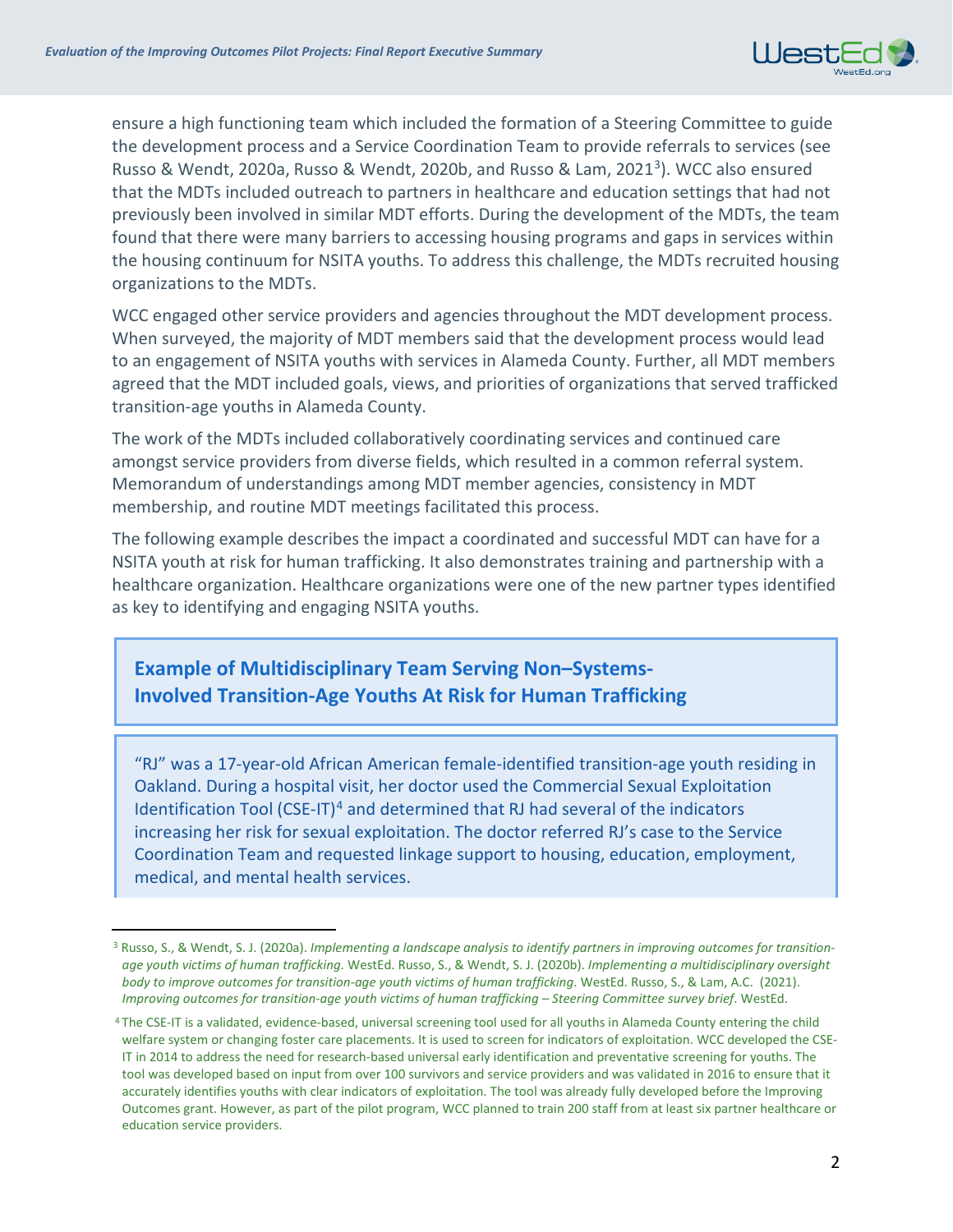

During intake with RJ, she too expressed wanting to focus on obtaining stable housing, enrolling in medical assistant school, and developing independent life skills as well as needing some support in navigating insurance issues that she was having. However, she did not feel ready to engage in therapy at the time. During the intake process, RJ expressed feeling stressed and overwhelmed by the number of referrals and providers engaging her in intensive supports.

With RJ's consent, they encouraged service providers that were serving in areas specific to RJ's identified needs to attend the Service Coordination Team meeting. During the meeting, they identified that RJ was connected to multiple medical organizations and providers, already connected to intensive case management, and that counseling was available to her through a youth clinic. Thus, instead of making new referrals, the team participated in coordination around RJ's specific needs. Through this process, the team learned that there were still gaps to support RJ in her educational goals. This was an opportunity where short-term case management could step in and support.

The Service Coordination Team focused on identifying who and how they would approach RJ and reducing the feeling of being overwhelmed that she had expressed. Because RJ was already connected to the hospital, the case managers connected her to an eligibility worker to support her insurance needs. Independent living skills were planned to be supported by her current intensive case manager. RJ was able to secure placement at a transitional housing program with the help of the Service Coordination Team.

Through short-term case management, the Service Coordination Team was able to link RJ to resources to obtain a free laptop and support her enrollment in medical assistant school and applying for financial aid. Mental health services were available through WCC's C-Change program or youth clinic when she was ready.

With these interventions and collaboration, RJ reported a reduction in her symptoms of anxiety and presenting stressors. Ensuring successful linkage, the case manager engaged in frequent provider meetings and coordinators followed up with all involved parties so that providers were following through and able to connect successfully with RJ. The Service Coordination Team also ensured that they followed up with the doctor that referred her and with all Service Coordination Team members that participated in coordination efforts.

RJ had a successful surgery in November, was able to finish her medical assistant program, and is still housed through a transitional housing program. She is happily interning full time at a youth clinic where she hopes to obtain full-time employment.

One important piece of feedback from an MDT member who was a healthcare provider was that there was some frustration with navigating the various eligibility criteria and requirements of other resources and MDTs. The pilot program's NSITA eligibility criteria contributed to perceived barriers and fragmentation of services based on age and system involvement. She knew of pilot programs conducting care coordination for any-age individuals and it was difficult for her to know to which pilot program to refer clients and when to stop, as many programs come and go with funding streams. To avoid confusion and streamline efforts to quickly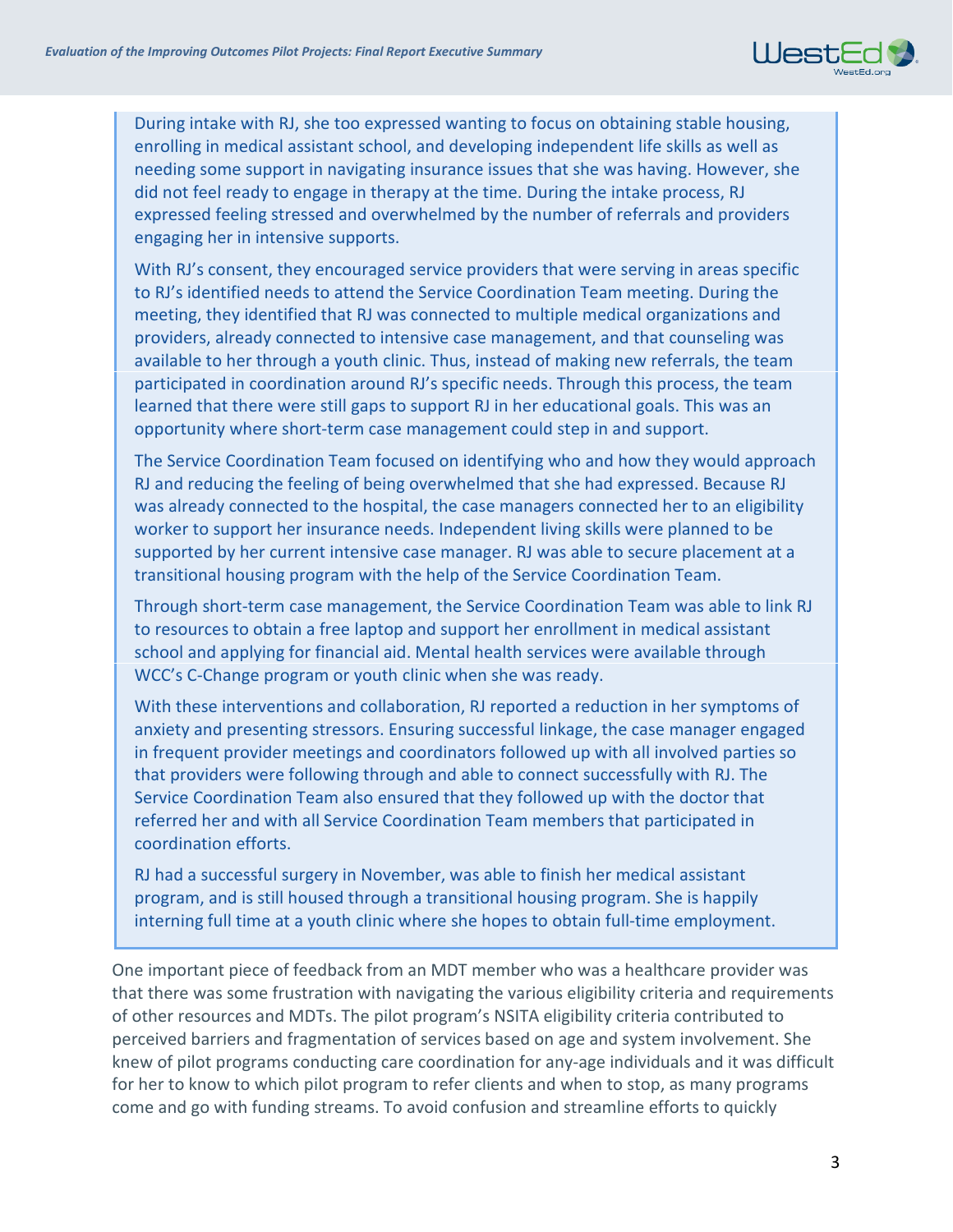

connect youths to services, she suggested a system for which there would be a single phone number to call for serving youths who are at risk or victims of human trafficking. This was a member's observations of the current landscape of services and MDTs for serving youths who are at risk or victims of human trafficking.

MDT members also noted that one challenge to an NSITA youth-specific MDT was the risk that there were too many meetings and conversations. Attempts to streamline service coordination and MDT meetings should be considered when developing MDTs. Additionally, some members noted that the MDTs successfully identified NSITA youths in need of referrals but that there were some limitations in capacity to serve every NSITA youth and linking them with correct resources.

### **Direct Client Services**

The pilot sites served a total of 100 NSITA youths. The pilot sites served clients in various ways based on the agencies' expertise. WCC provided short-term service linkages and referrals, SDYS provided long-term case management services with a focus on housing needs, and MISSSEY provided career readiness supports through a workshop-format for cohorts of NSITA youths.

The following example describes the direct client services an NSITA youth received through the pilot project.

#### **Example of Direct Client Services**

"Nicole" was a 20-year-old cisgender female referred to SDYS's TAY Academy for housing supports by another community-based organization. She was experiencing domestic violence and homelessness. Nicole was employed but had a reduction in work hours due to COVID-19. She was also enrolled in community college classes. Upon enrollment in the pilot program, staff worked to address her immediate goals to find safe and stable housing as well as obtaining new employment. The Connections Coach immediately assisted in completing a housing assessment, and Nicole was quickly and successfully placed into transitional housing. The Connections Coach supported the client through a job transition and linked her to emergency financial assistance to make needed car repairs in order to allow her to continue to commute to work. Throughout her enrollment in the pilot program, Nicole was impacted by unhealthy dynamics in her interpersonal relationships as well as feelings of anxiety and depression. The focus of her sessions with SDYS staff became centered around identifying effective coping skills, developing healthy boundaries, and increasing independence. Nicole reported making significant progress towards these goals.

Nicole was actively engaged in programming for approximately eight months. Upon closing of services, she reported, "Learning what I could and couldn't control brought me peace." Additionally, she stated that in learning to honor her boundaries, "I feel more capable now, and I'm creating who I want to be, and I feel more powerful." The client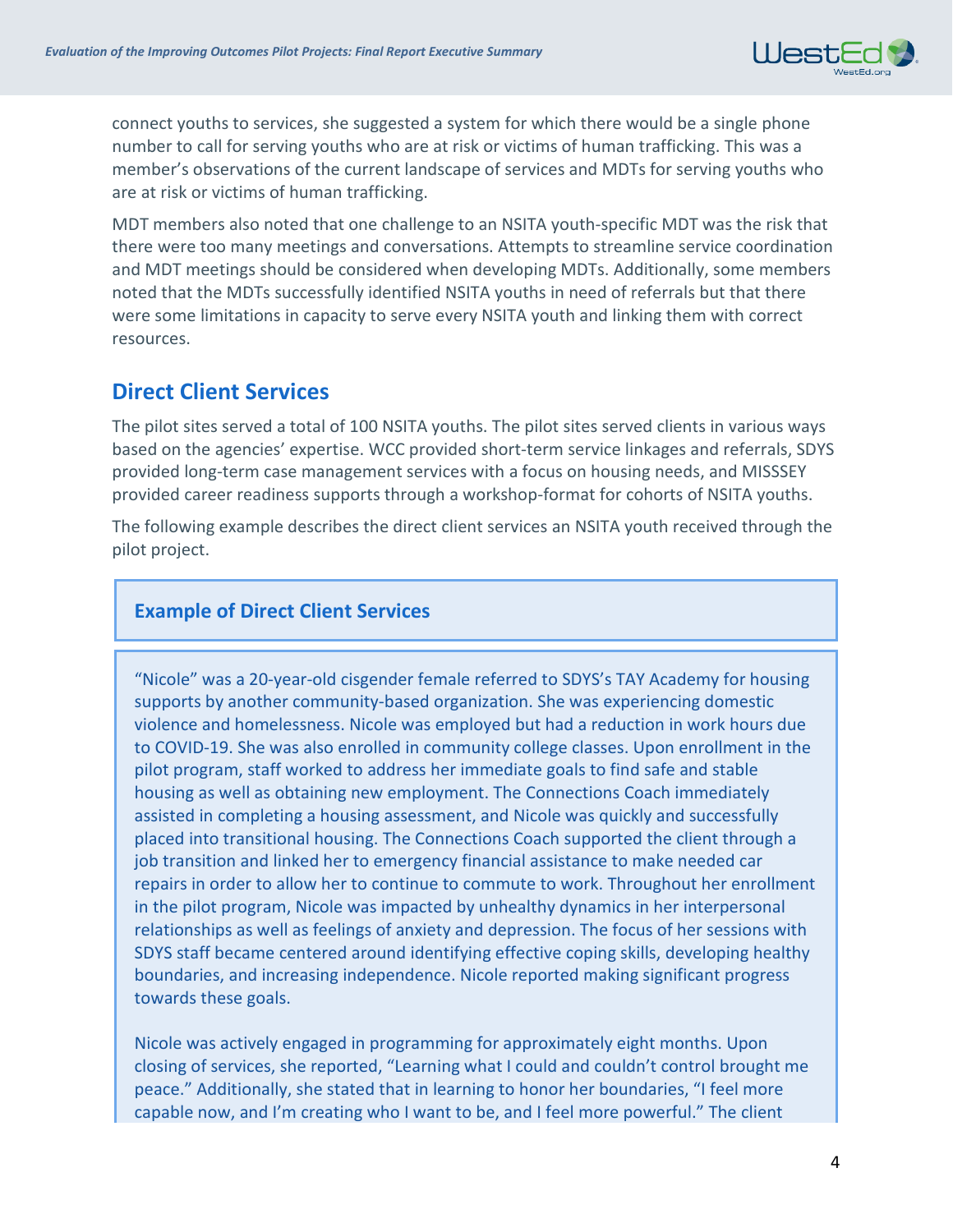

reported that through working with the pilot program, she learned skills such as "how to problem solve." Nicole successfully completed her school year and plans to continue to work toward a Bachelor's degree. She retained her previous part-time job and was hired for a second job providing peer support in a social services agency. She now reports current and long-term goals of continuing to focus on her interests, engaging in job shadowing to identify the career path she wants to pursue, and eventually becoming a homeowner.

Through this grant, the pilot sites learned that identifying and enrolling NSITA youths required a different approach than serving systems-involved transition-age youths. For example, the pilot sites found that the NSITA youths were more likely to engage for a specific need or a single service, rather than engage in longer-term services. The pilot sites also found age-based differences in engagement and available resources. Older transition-age youths were more engaged in services, which the pilot sites attributed to differences in their stages of exploitation, openness to receive services, and/or higher sense of urgency for obtaining employment. Despite the high engagement and need, through this grant, pilot sites discovered that NSITA youths, particularly those over age 18, had less access to resources that addressed basic needs (e.g., housing, employment, and daycare). Furthermore, the lack of resources had a ripple effect; each barrier often created an additional barrier to accessing available resources. When clients reported how they were referred to the pilot programs, they most commonly reported being referred by schools or educational institutions, highlighting that education partners are key partners in the work of identifying NSITA youths. The pilot sites noted that basic needs, specifically housing, must first be met before other needs can be addressed.

# **Recommendations and Conclusions**

The pilot sites shared that the Improving Outcomes grant's focus on serving NSITA youths prompted them to explore new territories. Given that traditional services are eligible for only youths who are younger than 21, the grant's focus on youths through age 24 provided the pilot sites with meaningful experiences to learn more about transition-age youths' level of participation, their level of ability to receive services, and at what point they are free to make choices and have the capacity to make supportive relationships. Although the pilot sites worked to bridge gaps in services, this project underscored the lack of services for older NSITA youths. The experiences, challenges, and successes of the pilot projects may serve as the beginning of a blueprint for other agencies, organizations, and partnerships who seek to serve NSITA youths. In summary:

• It is important to build a streamlined, team-based MDT that includes partners from healthcare and education settings, as well as housing partners to efficiently coordinate services to meet the complex needs of NSITA youths who are victims of or at risk of human trafficking. MDT members' shared knowledge of available resources in the community and the eligibility requirements can help streamline referral processes, more quickly connect NSITA youths to needed services, and minimize service providers' time and frustration navigating various referral pathways.